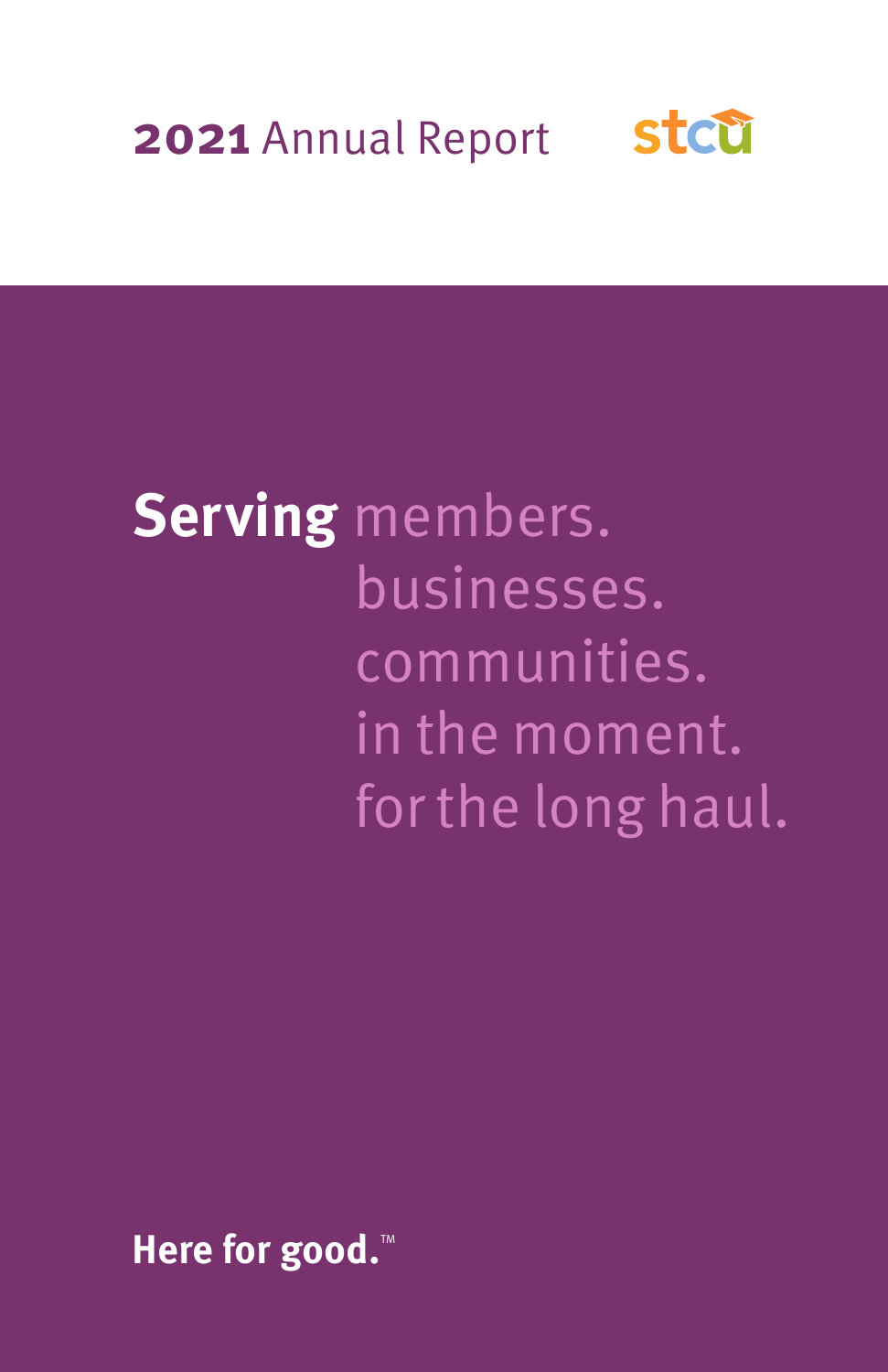# **Here for good, with intention.**

From the start of the pandemic, STCU committed to coming alongside businesses, community organizations, members and employees, acting with intention to identify and meet their immediate needs. More importantly, we would help them envision and create a future filled with opportunity.

As 2021 began, that effort was recognized nationwide with a Credit Union National Association Diamond Award. As the year drew to a close, it was recognized again. This time, the Association of Washington Business named STCU one of three statewide finalists for the Washington Resiliency Award, presented to organizations that demonstrate leadership in addressing threats and community crises.

Between those two events, readers of the Inlander newspaper named STCU "best credit union" for the 16th consecutive year. Yet, the accolades we appreciated most are more personal.

- "STCU listened. They came through," wrote a grateful member who joined STCU years ago, facing difficult financial circumstances. Now, she is a homeowner.
- "You made a wreck of a day a lot more tolerable," wrote a woman who walked into our Othello branch on a 100-degree day, after her car broke down miles from home.
- "I'm so thankful I came in your doors!" said the stranger in need who showed up at our Crossroads Branch.



### **Welcoming new friends**

Coulee Dam Federal Credit Union began serving Bureau of Reclamation employees in 1941, and grew to \$180 million with five branch locations. On October 1, 2021, the 14,000-member credit union merged with STCU, following unanimous votes by the boards of both credit unions, and a majority vote by CDFCU members.

The merger gives STCU its first locations in Douglas, Okanogan, Ferry and Lincoln counties.



## **Argonne Branch opens**

STCU's newest location in Spokane Valley features a 22-foot mural by Spokane Valley artist Melissa Cole.



## **Operation Fly Together**

STCU joined in a partnership with Spokane Indians Baseball to honor and support local military veterans.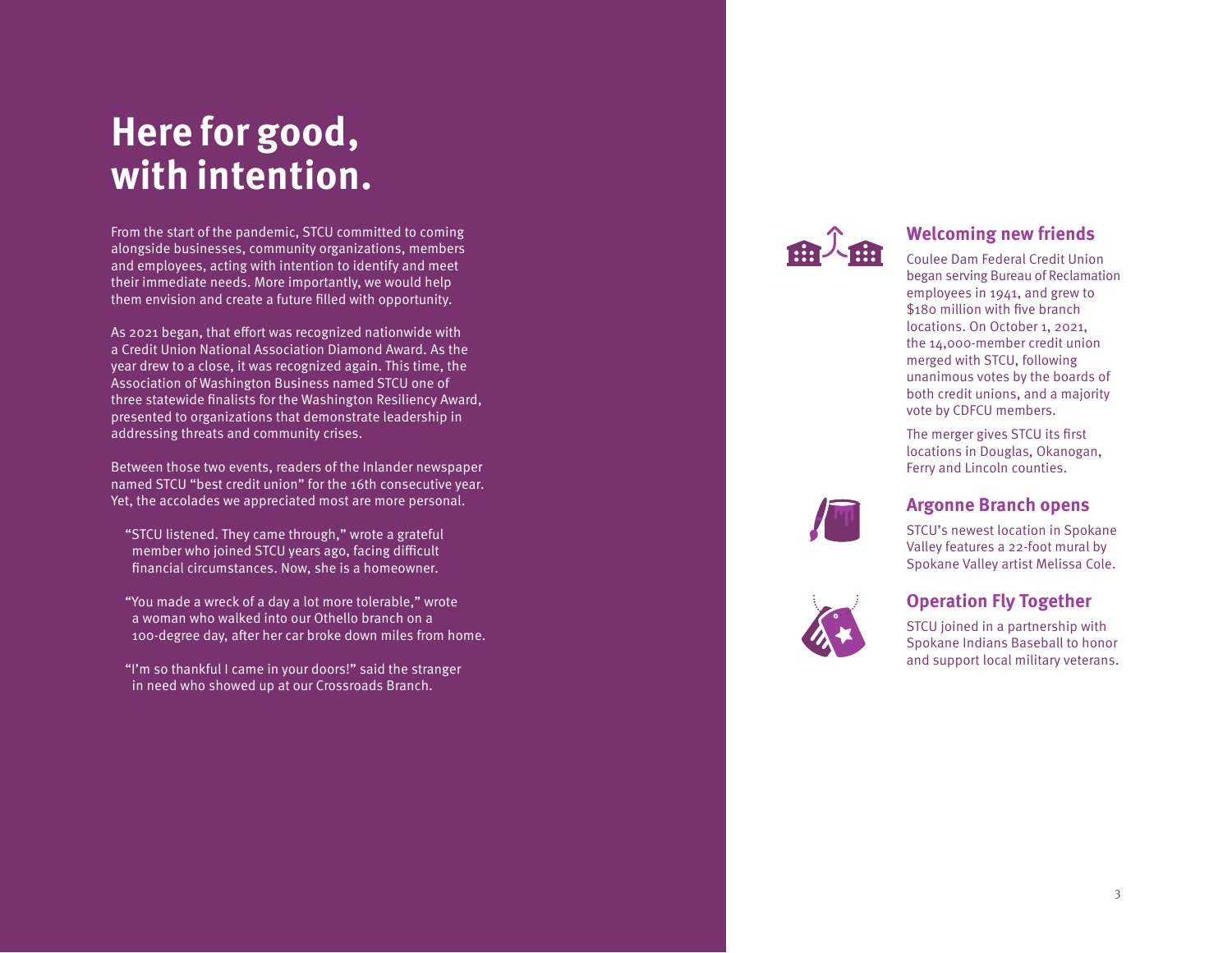## **Statements of financial condition**

| <b>Assets</b>                                      |                 | Dec 31, 2021 Dec 31, 2020 |
|----------------------------------------------------|-----------------|---------------------------|
|                                                    |                 |                           |
| Cash and cash equivalents                          | \$440,187,573   | \$413,858,802             |
| Investments - available-for-sale,<br>at fair value | 507,805,568     | 244,267,010               |
| Loans held for sale                                | 5,858,386       | 1,165,952                 |
| Loans, net                                         | 3,807,050,499   | 3,272,563,165             |
| Accrued interest receivable                        | 12,275,662      | 10,255,945                |
| Property and equipment, net                        | 83,059,340      | 78,177,692                |
| <b>FHLB</b> stock                                  | 9,998,200       | 12,564,900                |
| NCUSIF deposit                                     | 37,174,994      | 28,441,707                |
| Goodwill                                           | 4,664,088       | 1,130,534                 |
| Split-dollar loans receivable                      | 12,866,439      | 12,721,491                |
| Other assets                                       | 28,848,261      | 17,815,804                |
| Total assets                                       | \$4,949,789,010 | \$4,092,963,002           |

the control of the control of the control of the control of the control of the control of

| <b>Liabilities and</b><br>members' equity | Dec 31, 2021    | Dec 31, 2020                             |
|-------------------------------------------|-----------------|------------------------------------------|
| <b>Liabilities</b>                        |                 |                                          |
| Members' shares                           | \$4,318,062,389 | \$3,443,401,832                          |
| Borrowed funds                            | 126,557,776     | 214,765,481                              |
| Accrued expenses and<br>other liabilities | 53,307,298      | 44,894,742                               |
| <b>Total liabilities</b>                  | \$4,497,927,463 | \$3,703,062,055                          |
|                                           |                 |                                          |
| <b>Members' equity</b>                    |                 |                                          |
| Regular reserves                          | \$13,417,250    |                                          |
| Undivided earnings                        | 433,416,509     |                                          |
| Equity acquired in merger                 | 15,235,700      |                                          |
| Accumulated other<br>comprehensive income | (10, 207, 912)  | \$13,417,250<br>372,467,779<br>4,015,918 |
| Total members' equity                     | \$451,861,547   | \$389,900,947                            |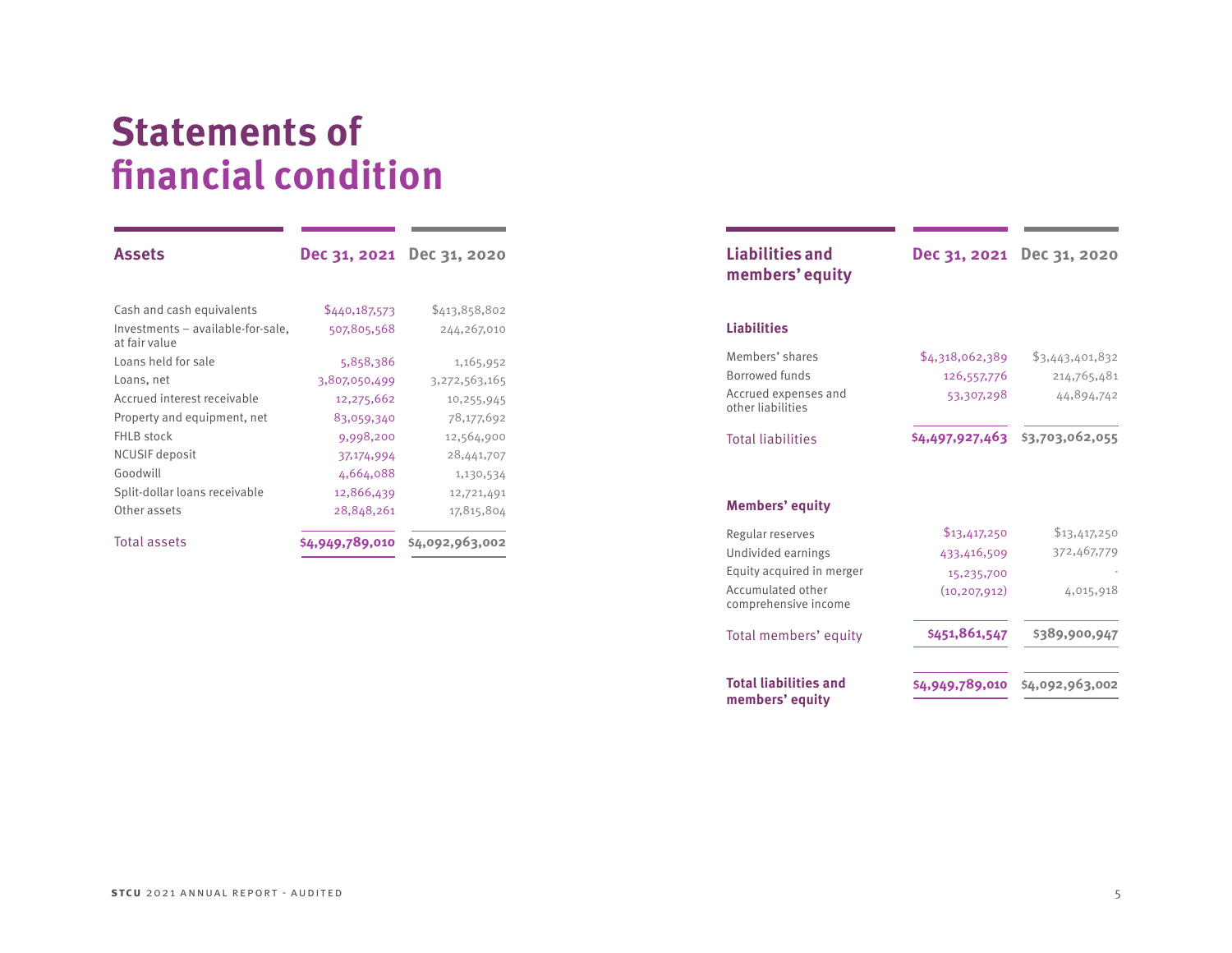# **Statements of income**

**Contract Contract** 

the control of the control of the control of

**Contract Contract Contract Contract** 

| <b>Interest income</b>                                 |                           | Dec 31, 2021 Dec 31, 2020 |
|--------------------------------------------------------|---------------------------|---------------------------|
| Loans                                                  | \$153,006,178             | \$138,173,814             |
| Investments and interest-<br>bearing deposits          | 8,612,561                 | 5,025,239                 |
| Total interest income                                  | \$161,618,736             | \$143,199,053             |
| Interest expense                                       | Dec 31, 2021              | Dec 31, 2020              |
| Members' shares<br>Interest on borrowed funds          | \$15,877,385<br>5,800,849 | \$21,182,799<br>5,425,823 |
| Total interest expense                                 | \$21,678,234              | \$26,608,622              |
| Net interest income                                    | \$139,940,502             | \$116,590,431             |
| Provision for loan losses                              | 4,959,060                 | 13,979,135                |
| Net interest income after<br>provision for loan losses | \$134,981,442             | \$102,611,296             |

| <b>Non-interest income</b>            | Dec 31, 2021 | Dec 31, 2020 |
|---------------------------------------|--------------|--------------|
| Service charges and fees              | \$31,579,377 | \$23,766,164 |
| Mortgage servicing and<br>loan fees   | 3,408,619    | 2,221,914    |
| Gain on sales of loans                | 6,339,824    | 6,975,526    |
| Other non-interest income             | 4,040,688    | 2,054,225    |
| Total non-interest income             | \$45,368,508 | \$35,017,829 |
|                                       |              |              |
| <b>Non-interest expense</b>           | Dec 31, 2021 | Dec 31, 2020 |
| Employee compensation<br>and henefits | \$74,808,493 | \$63,971,946 |
| Processing charges                    | 11,430,752   | 9,238,139    |
| Office operations                     | 11,253,952   | 10,034,349   |
| Office occupancy                      | 7,344,920    | 6,555,298    |
| Computer operations                   | 8,332,184    | 7,473,075    |
| Advertising and marketing             | 6,230,919    | 6,043,204    |

the control of the control of the control of

the control of the control of the

| Net income | \$60,948,730 | \$34,313,114 |
|------------|--------------|--------------|
|            |              |              |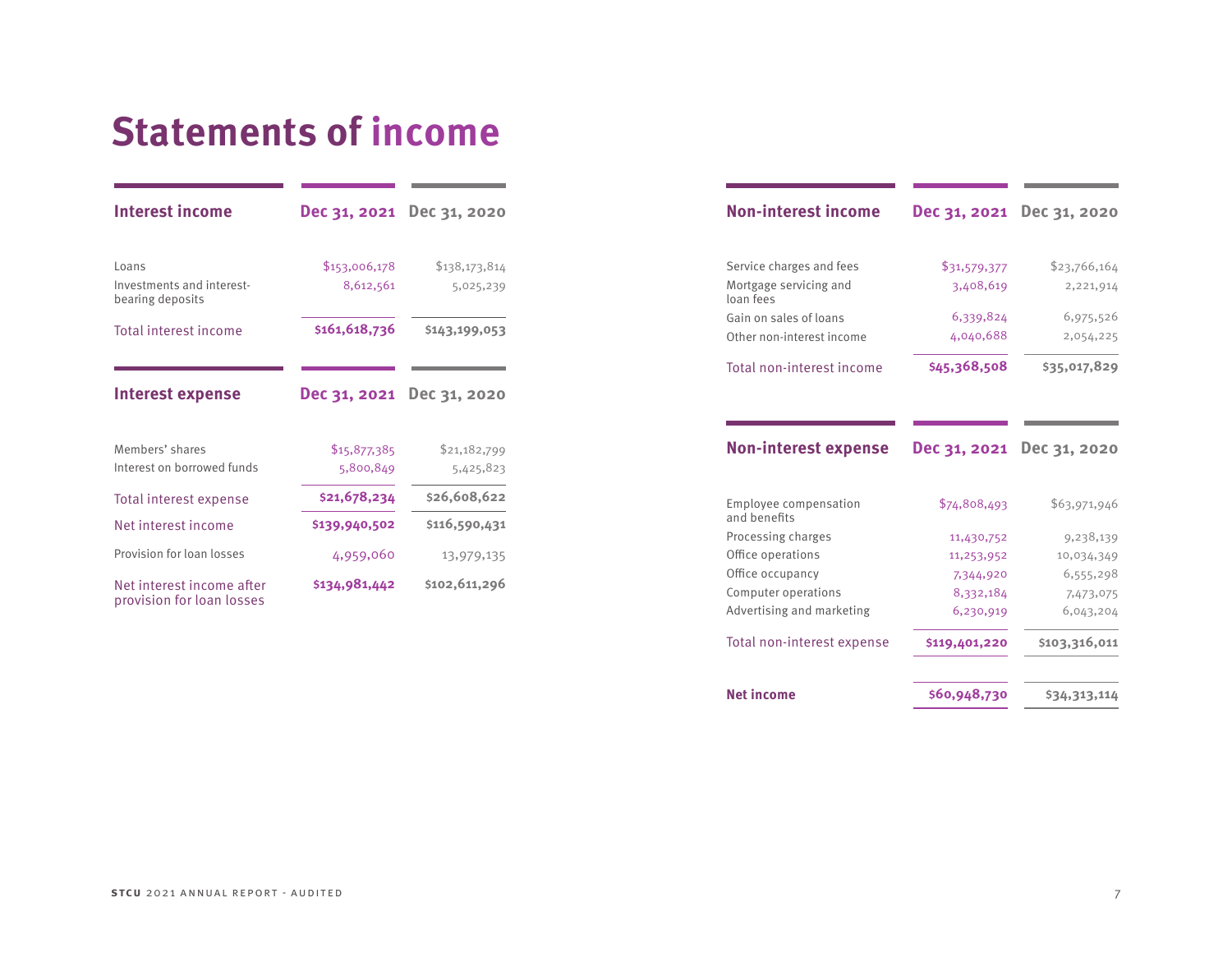# **Analysis of the financial position**

#### **MEMBERSHIP**

STCU ended the year with more than 246,000 members, representing a 13% increase from the prior year. That can be attributed to our continued commitment to members, and being here for good in the community.

#### **LOANS**

STCU's loan portfolio grew over 15% in 2021. Net loans grew nearly \$535 million, increasing in growth from the previous year. The personal loan portfolio was responsible for over 24% of net loan growth. The real estate portfolio also expanded, responsible for 23% of net loan growth. Loan charge-offs decreased from 0.16% in 2020 to 0.09% in 2021. Loan delinquencies remained low and decreased slightly, from 0.10% in 2020 to 0.09% in 2021.

#### **MEMBER SHARES**

Member shares grew over 25% in 2021. There is continued significant growth in such products as First 5 Savings, Standard Checking, and STCU Money Market. The commercial deposit portfolio grew 48% as STCU continued to focus on deepening relationships with business members.

### **Membership**



#### **Loans**

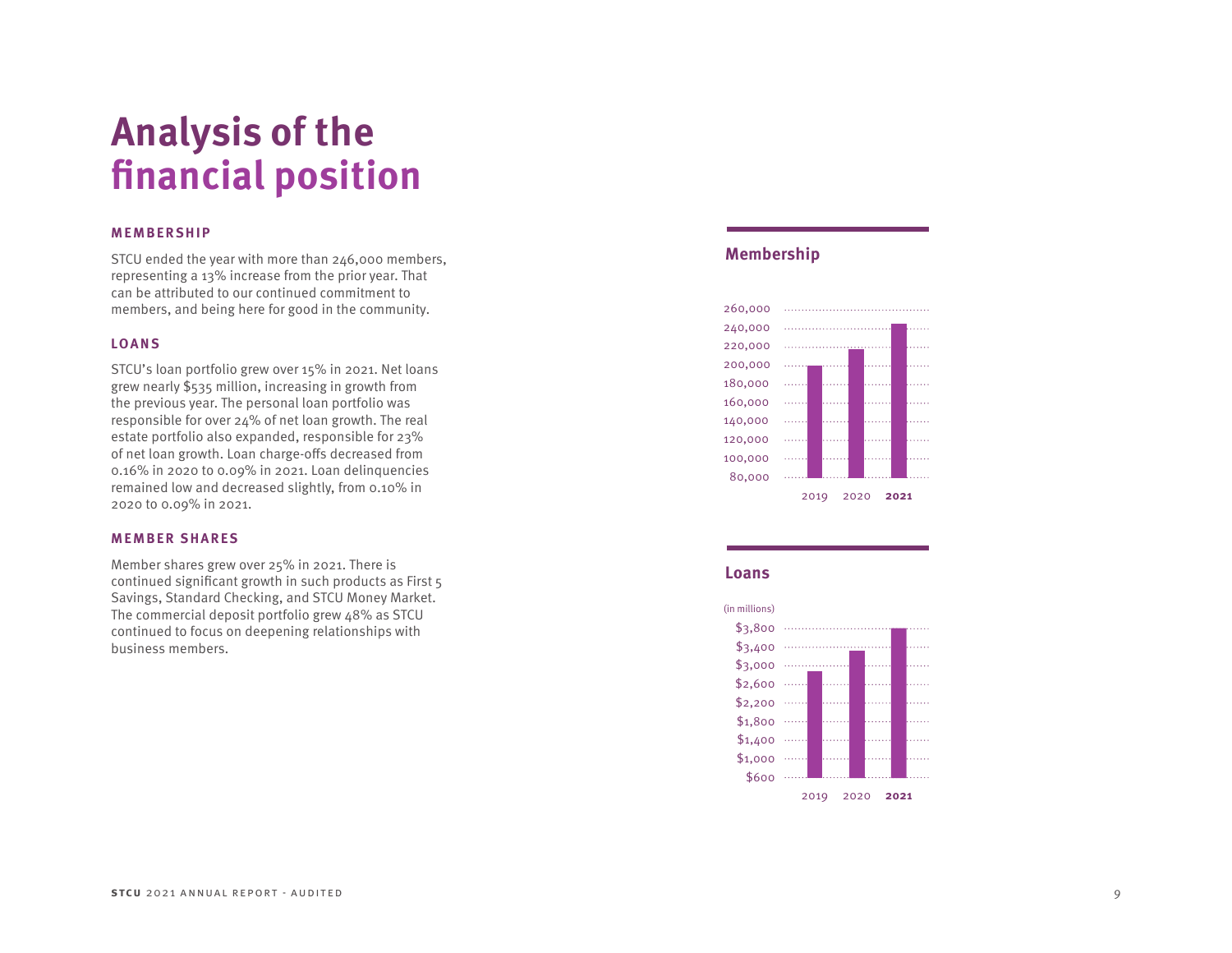#### **NET INCOME**

STCU generated \$60.9 million in net income in 2021, an increase of \$26.6 million from 2020. While loan rates reached historic lows, strong growth in loan volume grew interest income by over \$18.4 million over 2020. There was a \$4.9 million decrease in interest expense, because while deposits grew at historic rates in 2020 and 2021, this growth was mainly in low interest products as rates reached historic lows. Net interest income grew by over \$23.4 million over 2020, strengthening STCU's ability to provide new technologies, desirable products and services, and competitive rates. The provision for loan losses decreased over \$9.0 million from the previous year, which can be attributed to historically low loan charge offs.

Return on assets increased from 0.84% in 2020 to 1.23% in 2021. A primary factor was the large increase to net interest income. Operating expenses as a percent of total assets decreased from 2.52% in 2020 to 2.41% in 2021.

#### **C A P I TA L**

On December 31, 2021, STCU's net worth ratio was 9.34%. The regulatory minimum net worth ratio is 7% to be considered a "well capitalized" credit union. STCU manages this ratio by investing in new technologies, providing competitive financial products, and building new branches to best serve our members.

### **Member shares**



### **Net worth ratio**



#### **Return on assets**